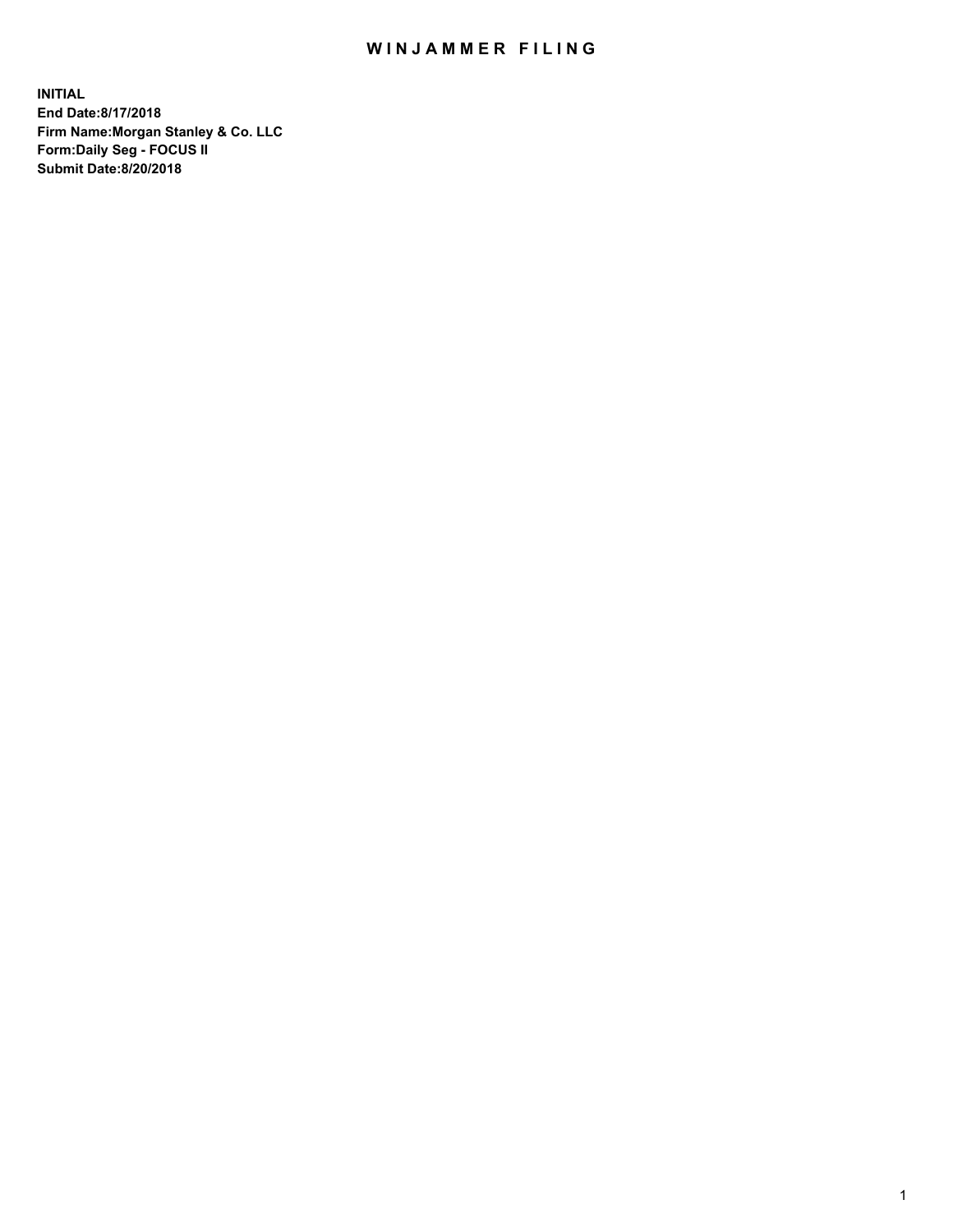**INITIAL End Date:8/17/2018 Firm Name:Morgan Stanley & Co. LLC Form:Daily Seg - FOCUS II Submit Date:8/20/2018 Daily Segregation - Cover Page**

| Name of Company                                                                   | Morgan Stanley & Co. LLC     |
|-----------------------------------------------------------------------------------|------------------------------|
| <b>Contact Name</b>                                                               | <b>Ikram Shah</b>            |
| <b>Contact Phone Number</b>                                                       | 212-276-0963                 |
| <b>Contact Email Address</b>                                                      | Ikram.shah@morganstanley.com |
|                                                                                   |                              |
| FCM's Customer Segregated Funds Residual Interest Target (choose one):            |                              |
| a. Minimum dollar amount: ; or                                                    | 280,000,000                  |
| b. Minimum percentage of customer segregated funds required:% ; or                | <u>0</u>                     |
| c. Dollar amount range between: and; or                                           | 0 <sub>0</sub>               |
| d. Percentage range of customer segregated funds required between:% and%.         | <u>00</u>                    |
| FCM's Customer Secured Amount Funds Residual Interest Target (choose one):        |                              |
| a. Minimum dollar amount: ; or                                                    | 140,000,000                  |
| b. Minimum percentage of customer secured funds required:%; or                    | <u>0</u>                     |
| c. Dollar amount range between: and; or                                           | <u>00</u>                    |
| d. Percentage range of customer secured funds required between: % and %.          | 0 <sub>0</sub>               |
| FCM's Cleared Swaps Customer Collateral Residual Interest Target (choose one):    |                              |
| a. Minimum dollar amount: ; or                                                    | 92,000,000                   |
| b. Minimum percentage of cleared swaps customer collateral required:% ; or        | <u>0</u>                     |
| c. Dollar amount range between: and; or                                           | 00                           |
| d. Percentage range of cleared swaps customer collateral required between:% and%. | 00                           |
|                                                                                   |                              |

Attach supporting documents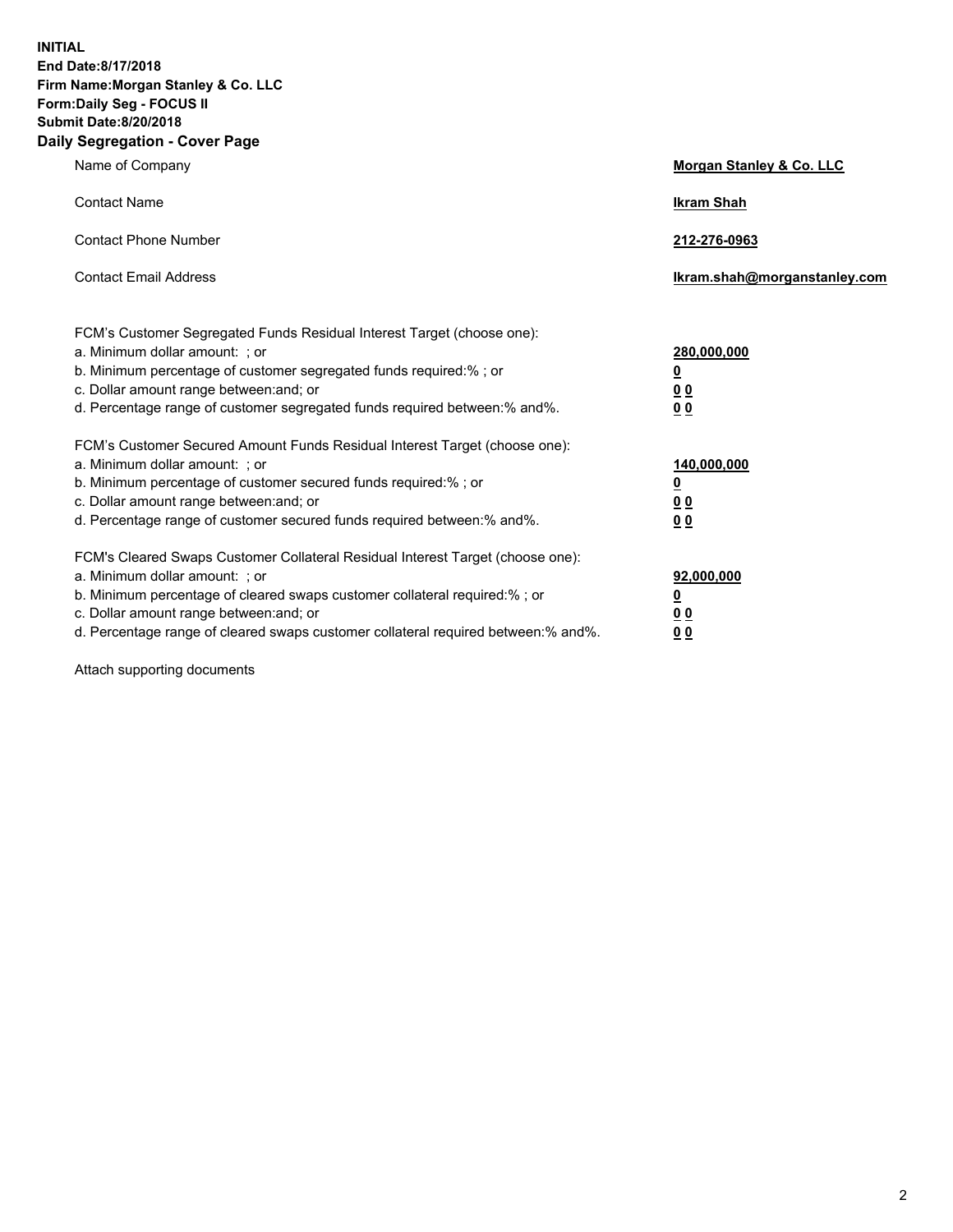## **INITIAL End Date:8/17/2018 Firm Name:Morgan Stanley & Co. LLC Form:Daily Seg - FOCUS II Submit Date:8/20/2018 Daily Segregation - Secured Amounts** Foreign Futures and Foreign Options Secured Amounts Amount required to be set aside pursuant to law, rule or regulation of a foreign government or a rule of a self-regulatory organization authorized thereunder **0** [7305] 1. Net ledger balance - Foreign Futures and Foreign Option Trading - All Customers A. Cash **3,730,408,183** [7315] B. Securities (at market) **2,293,376,511** [7317] 2. Net unrealized profit (loss) in open futures contracts traded on a foreign board of trade **-754,726,621** [7325] 3. Exchange traded options a. Market value of open option contracts purchased on a foreign board of trade **43,160,293** [7335] b. Market value of open contracts granted (sold) on a foreign board of trade **-33,529,548** [7337] 4. Net equity (deficit) (add lines 1. 2. and 3.) **5,278,688,818** [7345] 5. Account liquidating to a deficit and account with a debit balances - gross amount **301,109,179** [7351] Less: amount offset by customer owned securities **-299,829,762** [7352] **1,279,417** [7354] 6. Amount required to be set aside as the secured amount - Net Liquidating Equity Method (add lines 4 and 5) **5,279,968,235** [7355] 7. Greater of amount required to be set aside pursuant to foreign jurisdiction (above) or line 6. **5,279,968,235** [7360] FUNDS DEPOSITED IN SEPARATE REGULATION 30.7 ACCOUNTS 1. Cash in banks A. Banks located in the United States **794,971,777** [7500] B. Other banks qualified under Regulation 30.7 **501,007,427** [7520] **1295979204** [7530] 2. Securities A. In safekeeping with banks located in the United States **67,774,917** [7540] B. In safekeeping with other banks qualified under Regulation 30.7 **0** [7560] **67774917** [7570] 3. Equities with registered futures commission merchants A. Cash **6,138,788** [7580] B. Securities **0** [7590] C. Unrealized gain (loss) on open futures contracts **2,818,549** [7600] D. Value of long option contracts **0** [7610] E. Value of short option contracts **0** [7615] **8957337** [7620] 4. Amounts held by clearing organizations of foreign boards of trade A. Cash **0** [7640] B. Securities **0** [7650] C. Amount due to (from) clearing organization - daily variation **0** [7660] D. Value of long option contracts **0** [7670] E. Value of short option contracts **0** [7675] **0** [7680] 5. Amounts held by members of foreign boards of trade A. Cash **2,621,820,419** [7700] B. Securities **2,225,601,594** [7710] C. Unrealized gain (loss) on open futures contracts **-757,545,170** [7720] D. Value of long option contracts **43,160,293** [7730] E. Value of short option contracts **-33,529,548** [7735] **4099507588** [7740] 6. Amounts with other depositories designated by a foreign board of trade **0** [7760] 7. Segregated funds on hand **0** [7765] 8. Total funds in separate section 30.7 accounts **5472219046** [7770] 9. Excess (deficiency) Set Aside for Secured Amount (subtract line 7 Secured Statement **192250811** [7380]

- Page 1 from Line 8)
- 10. Management Target Amount for Excess funds in separate section 30.7 accounts **140,000,000** [7780]
- 11. Excess (deficiency) funds in separate 30.7 accounts over (under) Management Target **52,250,811** [7785]

3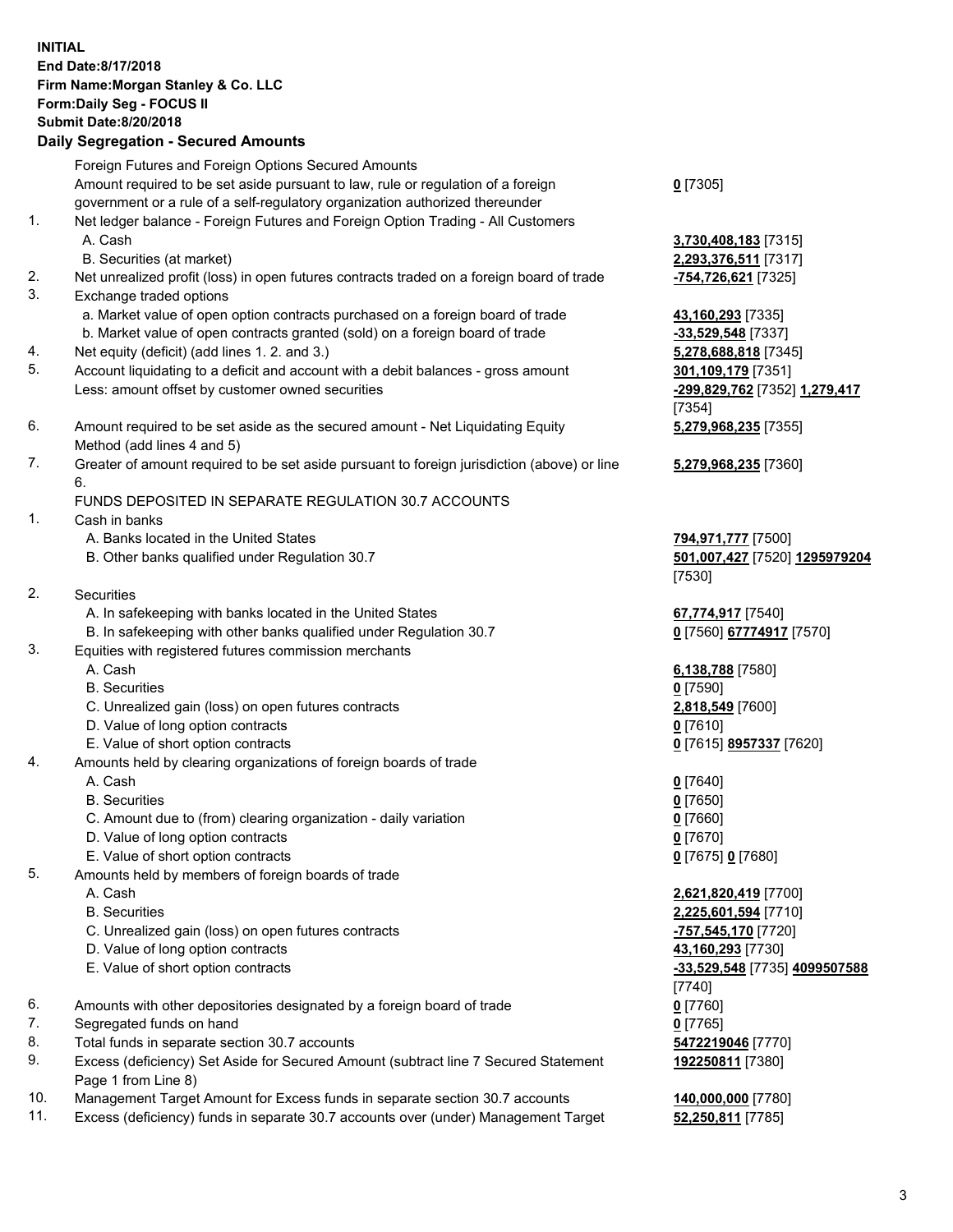|          | <b>INITIAL</b><br>End Date:8/17/2018<br>Firm Name: Morgan Stanley & Co. LLC<br>Form: Daily Seg - FOCUS II<br><b>Submit Date: 8/20/2018</b><br>Daily Segregation - Segregation Statement |                                                          |
|----------|-----------------------------------------------------------------------------------------------------------------------------------------------------------------------------------------|----------------------------------------------------------|
|          |                                                                                                                                                                                         |                                                          |
|          | SEGREGATION REQUIREMENTS(Section 4d(2) of the CEAct)                                                                                                                                    |                                                          |
| 1.       | Net ledger balance                                                                                                                                                                      |                                                          |
|          | A. Cash                                                                                                                                                                                 | 11,371,755,201 [7010]                                    |
|          | B. Securities (at market)                                                                                                                                                               | 6,120,613,561 [7020]                                     |
| 2.       | Net unrealized profit (loss) in open futures contracts traded on a contract market                                                                                                      | -54,617,121 [7030]                                       |
| 3.       | Exchange traded options                                                                                                                                                                 |                                                          |
|          | A. Add market value of open option contracts purchased on a contract market                                                                                                             | 408,642,026 [7032]                                       |
|          | B. Deduct market value of open option contracts granted (sold) on a contract market                                                                                                     | -493,427,185 [7033]                                      |
| 4.<br>5. | Net equity (deficit) (add lines 1, 2 and 3)                                                                                                                                             | 17352966482 [7040]                                       |
|          | Accounts liquidating to a deficit and accounts with<br>debit balances - gross amount                                                                                                    |                                                          |
|          | Less: amount offset by customer securities                                                                                                                                              | 186,608,025 [7045]<br>-184,497,470 [7047] 2110555 [7050] |
| 6.       | Amount required to be segregated (add lines 4 and 5)                                                                                                                                    | 17355077037 [7060]                                       |
|          | FUNDS IN SEGREGATED ACCOUNTS                                                                                                                                                            |                                                          |
| 7.       | Deposited in segregated funds bank accounts                                                                                                                                             |                                                          |
|          | A. Cash                                                                                                                                                                                 | 5,216,357,874 [7070]                                     |
|          | B. Securities representing investments of customers' funds (at market)                                                                                                                  | $0$ [7080]                                               |
|          | C. Securities held for particular customers or option customers in lieu of cash (at                                                                                                     | 536,976,309 [7090]                                       |
|          | market)                                                                                                                                                                                 |                                                          |
| 8.       | Margins on deposit with derivatives clearing organizations of contract markets                                                                                                          |                                                          |
|          | A. Cash                                                                                                                                                                                 | 6,326,132,863 [7100]                                     |
|          | B. Securities representing investments of customers' funds (at market)                                                                                                                  | $0$ [7110]                                               |
|          | C. Securities held for particular customers or option customers in lieu of cash (at                                                                                                     | 5,583,637,252 [7120]                                     |
|          | market)                                                                                                                                                                                 |                                                          |
| 9.       | Net settlement from (to) derivatives clearing organizations of contract markets                                                                                                         | 95,806,897 [7130]                                        |
| 10.      | Exchange traded options                                                                                                                                                                 |                                                          |
|          | A. Value of open long option contracts                                                                                                                                                  | 408,642,026 [7132]                                       |
|          | B. Value of open short option contracts                                                                                                                                                 | 493,427,185 [7133]                                       |
| 11.      | Net equities with other FCMs                                                                                                                                                            |                                                          |
|          | A. Net liquidating equity                                                                                                                                                               | 12,949,128 [7140]                                        |
|          | B. Securities representing investments of customers' funds (at market)                                                                                                                  | 0 [7160]                                                 |
|          | C. Securities held for particular customers or option customers in lieu of cash (at                                                                                                     | $0$ [7170]                                               |
| 12.      | market)<br>Segregated funds on hand                                                                                                                                                     |                                                          |
| 13.      | Total amount in segregation (add lines 7 through 12)                                                                                                                                    | $0$ [7150]                                               |
| 14.      | Excess (deficiency) funds in segregation (subtract line 6 from line 13)                                                                                                                 | 17687075164 [7180]<br>331998127 [7190]                   |
| 15.      | Management Target Amount for Excess funds in segregation                                                                                                                                | 280,000,000 [7194]                                       |
|          |                                                                                                                                                                                         |                                                          |

16. Excess (deficiency) funds in segregation over (under) Management Target Amount Excess

**51,998,127** [7198]